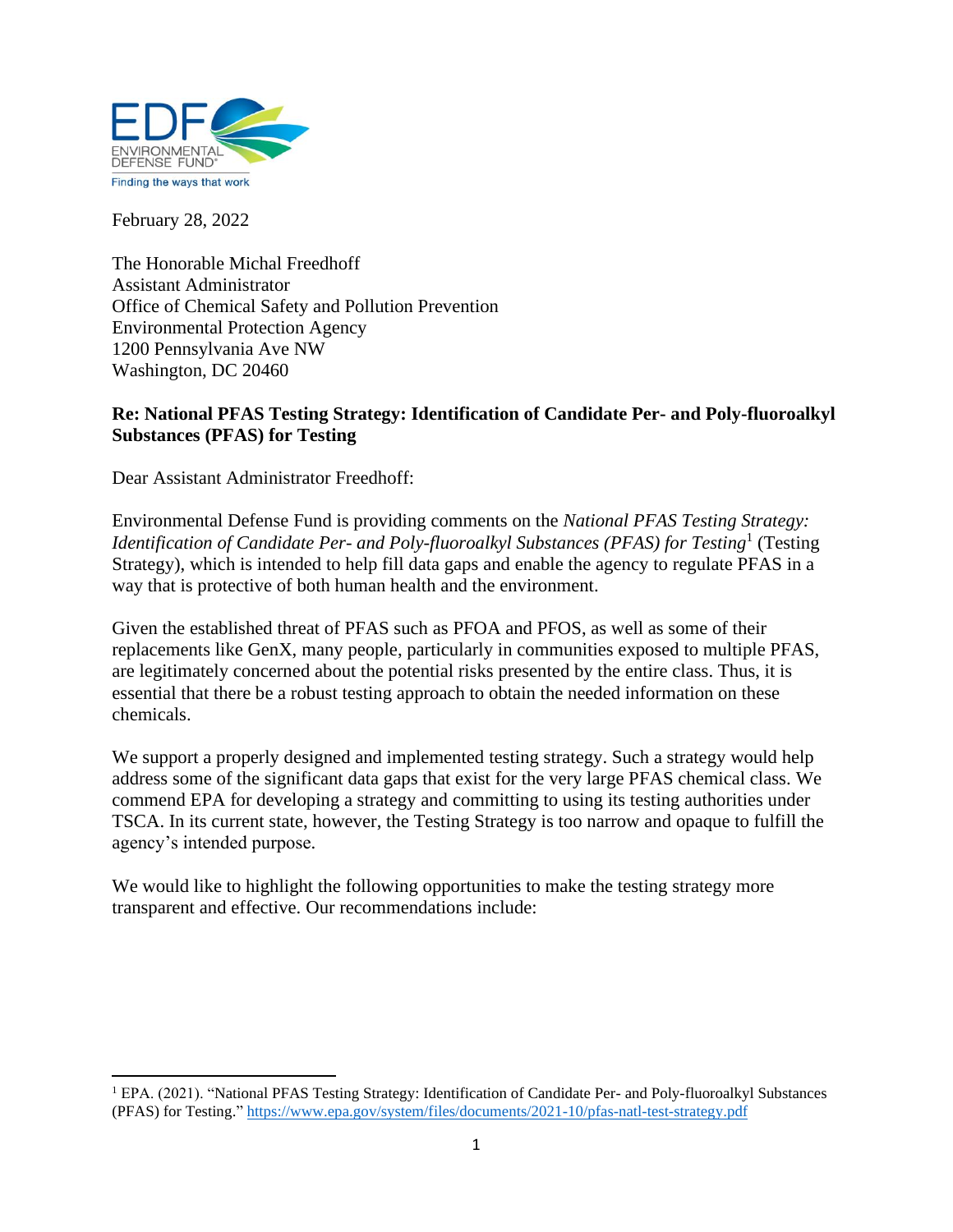# **I. Expand the universe of PFAS addressed.**

The current strategy is intended to be representative of 2,350 PFAS out of the broader universe of more than 12,000 PFAS that EPA has identified,<sup>2</sup> or about one in five. This is in part because the agency has chosen to apply a narrow definition of PFAS. We believe that EPA should modify its definition of what constitutes a PFAS and adopt a definition that is consistent with that used by other authoritative bodies in the United States and around the world, such as the Organization for Economic Cooperative Development (OECD).<sup>3</sup>

# **II. Provide more detail on core elements of the strategy.**

Many aspects of the Testing Strategy are opaque or lack sufficient detail. Our recommendations for providing greater transparency to help stakeholders understand core elements of the strategy follow.

### *A. Structural filters*

# Structural Filter 1: Substances without a defined structure

Starting from a comprehensive EPA database of chemical substances known as the DSSTox Database,<sup>4</sup> all substances without a defined structure were excluded from consideration, beyond a chain of linked carbon and fluorine atoms. The agency explained that it "did not have sufficient information to determine whether they should be considered a PFAS," but the Testing Strategy provides little additional explanation.

It would be helpful if the Testing Strategy were to explain whether this group of substances refers to the 1,200-plus<sup>5</sup> individual chemicals in EPA's DSSTox Database identified as PFAS "without explicit structures" — including polymers and other chemicals of unknown and variable composition, complex reaction products, or biological materials — or if there were other potential PFAS excluded.

**The Testing Strategy should include more detail on the substances excluded under this filter and develop an approach for how it will include and address PFAS that lack a defined structure to ensure potentially harmful chemicals are not excluded from the Testing Strategy.**

<sup>3</sup> OECD. (2021). "Reconciling Terminology of the Universe of Per- and Polyfluoroalkyl Substances: Recommendations and Practical Guidance." https://www.oecd.org/officialdocuments/publicdisplaydocumentpdf/?cote=ENV/CBC/MONO(2021)25&docLangua ge=en

<sup>5</sup> EPA. (n.d.). "PFAS chemicals without explicit structures." *CompTox Chemicals Dashboard*. Accessed February 24, 2022, https://comptox.epa.gov/dashboard/chemical-lists/PFASDEV1

<sup>2</sup> EPA. (n.d.). "PFAS Master List of PFAS Substances." *CompTox Chemicals Dashboard*. Accessed February 24, 2022, https://comptox.epa.gov/dashboard/chemical-lists/pfasmaster

<sup>4</sup> EPA. (n.d.). "Distributed Structure-Searchable Toxicity (DSSTox) Database." Accessed February 24, 2022, https://www.epa.gov/chemical-research/distributed-structure-searchable-toxicity-dsstox-database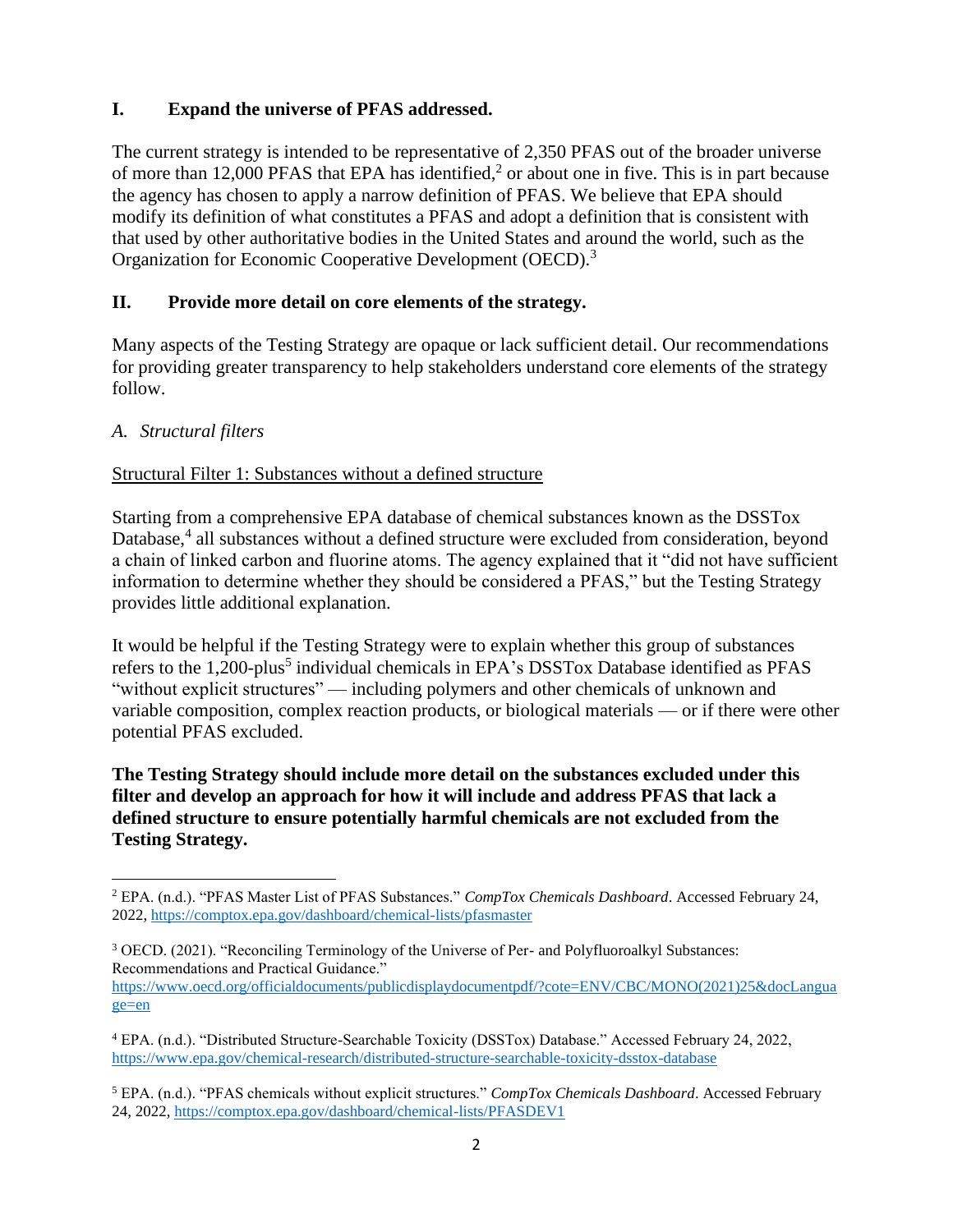## Structural Filter 2: Substances that fall outside of OPPT's definition of PFAS

After excluding substances described as lacking a defined structure, the Testing Strategy applied OPPT's working definition of PFAS, defined as chemicals with at least two consecutive fully fluorinated carbon atoms, to identify PFAS. The application of this definition may have resulted in the exclusion of potentially public health relevant PFAS with only one fully fluorinated carbon atom. Furthermore, given that data generated under the Testing Strategy would likely benefit a range of EPA program offices, it would be appropriate to adopt a more widely recognized definition such as the OECD PFAS definition. <sup>6</sup> This is particularly a concern because other EPA programs may not decide to use OPPT's PFAS definition.

# **To ensure that the Testing Strategy includes all potentially public health relevant PFAS and maintains consistency with other authoritative bodies, the Testing Strategy should adopt OECD's comprehensive PFAS definition prior to its initiation of testing.**

### Structural Filter 3: Removal of PFAS with unlikely human exposure or environmental presence

In Structural Filter 3, all chemicals with "unlikely exposure or environmental presence" were then removed from further evaluation. Structural Filter 3 presents two problems. First, the Testing Strategy document does not explain what it means by "unlikely human exposure or environmental presence," as no definition or standard is provided.

Second, this filter appears to be inconsistent with the purpose of the Testing Strategy, which is to develop needed information to understand and characterize risks presented by PFAS, including exposure-related information. Given the dearth of information available for PFAS, how can EPA confidently determine whether human exposure or environmental presence is unlikely? If anything, it seems that more exposure information would need to be developed. Again, the limited detail provided makes it difficult to assess the confidence associated with applying this filter.

### **EPA should provide the specific data, methods, and criteria used to determine whether a PFAS has "unlikely exposure or environmental presence."**

### Structural Filter 4: Removal of PFAS for which vapor pressure cannot be calculated

In Structural Filter 4, chemicals for which vapor pressure could not be calculated were removed. Unfortunately, the agency did not provide any explanation or justification for applying this filter.

### **EPA should explain the rationale for excluding chemicals for which vapor pressures are "not calculable," as well as the approaches and underlying information it used to make such determinations.**

- <sup>6</sup> OECD. (2021). "Reconciling Terminology of the Universe of Per- and Polyfluoroalkyl Substances: Recommendations and Practical Guidance."
- https://www.oecd.org/officialdocuments/publicdisplaydocumentpdf/?cote=ENV/CBC/MONO(2021)25&docLangua ge=en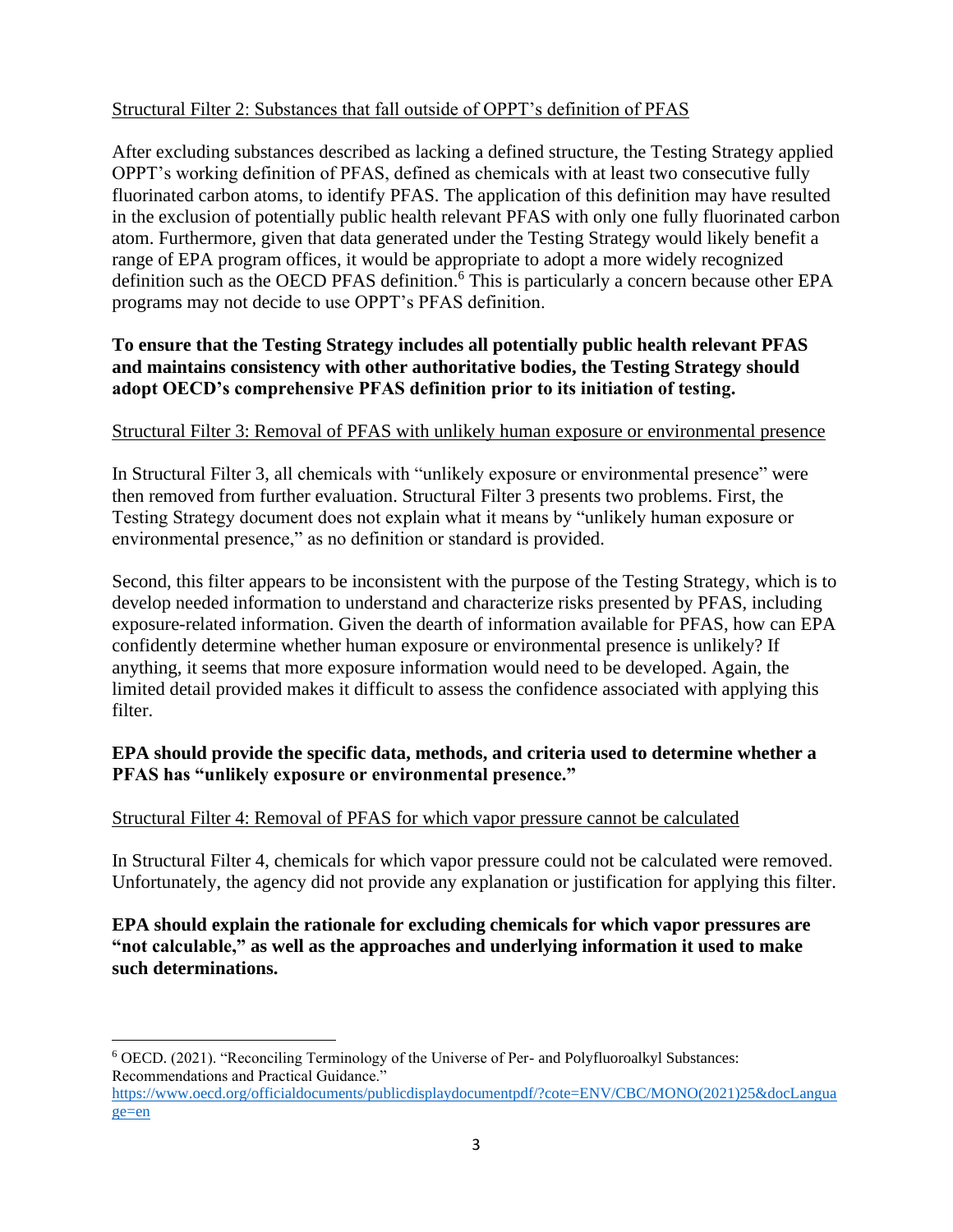Structural Filter 5: Removal of PFAS where toxicity is likely primarily due to the nonperfluorinated part of the chemical

PFAS were removed where the toxicity of the substance was assumed to be likely primarily due to the non-perfluorinated part of the compound. The Testing Strategy would be improved if there were a more fulsome discussion of the basis and scope of this Structural Filter. Additionally, in the case where both the non-perfluorinated and perfluorinated parts of the substance are toxic, it is unclear if there were considerations of factors other than structure in differentiating between toxicity due to the perfluorinated part and that due to the non-perfluorinated part of the PFAS. Relatedly, it is not clear what the threshold for "primarily" is for toxicity being driven by the fluorinated part of the substance versus the non-perfluorinated part. This exclusionary filter also appears to discount the potential additive or synergistic effect of the non-perfluorinated and perfluorinated parts of certain PFAS.

**We find this filter rather concerning and advise that it be dropped from the Testing Strategy. At the very least, the Testing Strategy should more fully explain the rationale for this filter and, as with the other filters, provide much more specificity as to the associated criteria and chemical-specific results of applying this filter.**

**In sum, the Testing Strategy should provide more detail on the methodology used to develop, and the assumptions associated with, the Structural Filters applied to exclude PFAS from further consideration in the Testing Strategy. The agency should additionally share a list of PFAS excluded by each filter to instill public confidence that the PFAS EPA excluded are not those presently impacting our communities.**

### *B. PFAS categories considered for testing*

We urge EPA to provide greater detail and transparency around its chemical categorization and selection process.

The Testing Strategy does provide a clear explanation of the method – structural similarity modeling – used to create PFAS categories. It should similarly include a clear description for each PFAS category. As it has done for its TSCA new chemical categories,<sup>7</sup> the agency should provide a category definition and a description of the boundaries for each category.

In the current form of the Testing Strategy, many of these categories are not clearly defined. There are no definitions provided and category names are minimally descriptive, for example "Others, cyclic, volatile." EPA's description of the frequently used "Others," is that these PFAS "did not meet the conditions of membership for one of the primary categories." Also, the exact same category name is used for multiple terminal categories. Thus, it is difficult to determine what type of PFAS are actually included in each of the "terminal" categories.

The boundaries of each of the categories need to be clearly explained, so that stakeholders can determine what is in a category of similar PFAS and what is out. This would provide information

<sup>7</sup> EPA. (2010). "TSCA New Chemicals Program (NCP) Chemical Categories." https://www.epa.gov/sites/default/files/2014-10/documents/ncp\_chemical\_categories\_august\_2010\_version\_0.pdf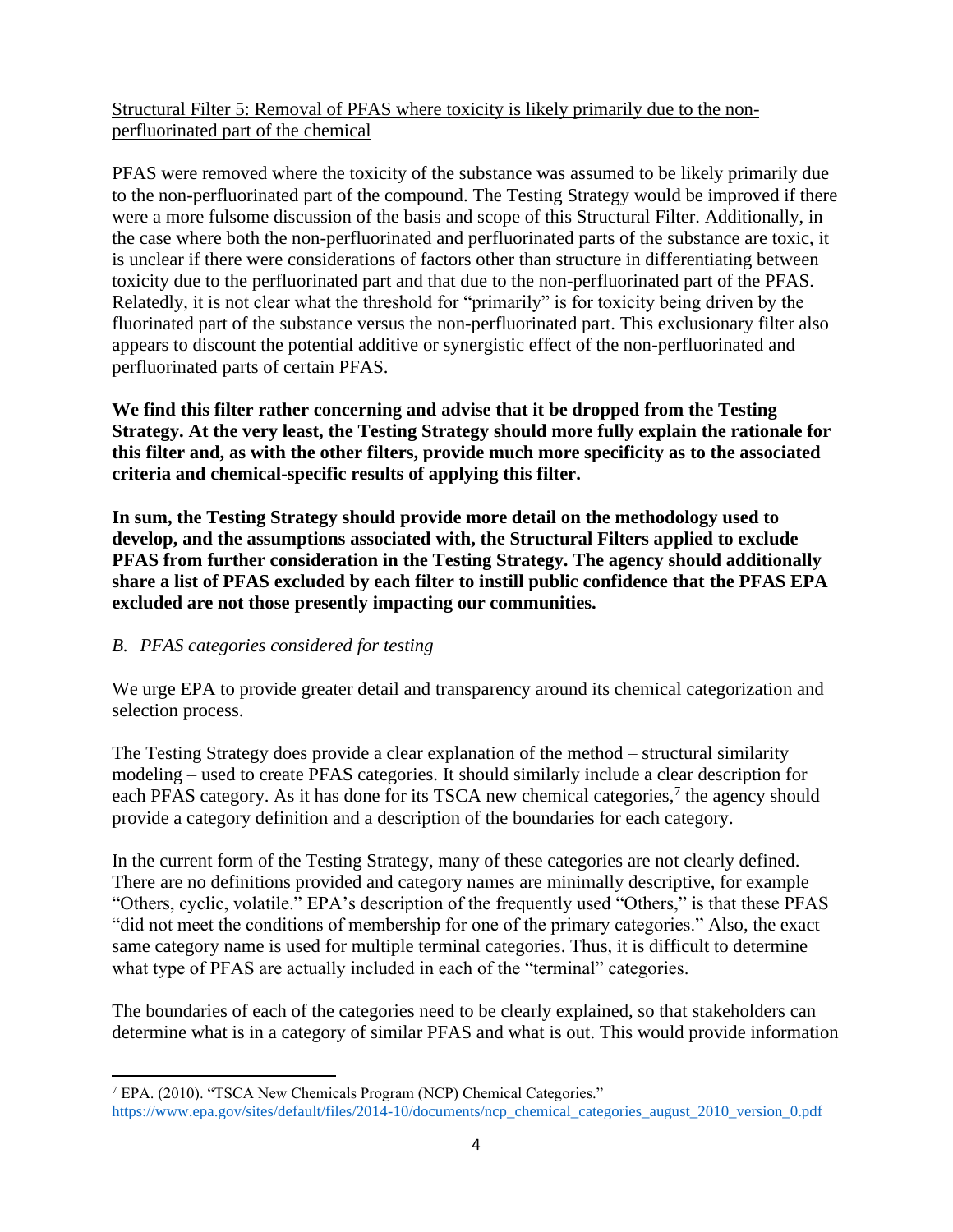on whether PFAS of concern are included and would also help stakeholders determine whether the PFAS chosen to represent a given category is truly representative.

Increased transparency of the PFAS "terminal" categories would provide the public with the information needed to assess the scope of such categories. **The Testing Strategy should thus include a descriptive name and a description of the boundaries for each category, similar to what is provided in the TSCA new chemical categories document.**

## *C. Categories excluded from consideration*

### Categories with any toxicity data

Of the 70 terminal categories created, the Testing Strategy excluded 14 categories for which there was "any data about the toxicity of the PFAS in that category." The document does not describe how much data there was for members of the 14 categories it excluded, whether the data are sufficient for hazard assessment, or whether it intends to revisit these categories during the agency's phased implementation of the Testing Strategy.

**To increase public confidence in the exclusion of these categories, EPA should clearly define the excluded categories, disclose the type and amount of toxicity information that exists for each category, and commit to including them in the agency's category refinement process.** 

# Categories without an identifiable manufacturer

The Testing Strategy excluded another 32 terminal categories that lack existing toxicity data, but do not have an "identifiable manufacturer." The Testing Strategy states that additional manufacturers will likely be identified through the agency's upcoming PFAS reporting rule. Concerningly, however, the agency only states that it "may" expand the initial list of candidate PFAS based on new manufacturer information.

**EPA should expand its focus beyond those PFAS that have an "identifiable manufacturer," as this criterion excludes substantial numbers of PFAS to which people are exposed. The agency should consider other TSCA authorities it can use to develop data on PFAS without an identifiable manufacturer.**

### **III. Select additional PFAS for testing.**

We urge EPA to include additional PFAS as candidates for testing. As written, the Testing Strategy would require testing for only 24 of the nearly 2,400 PFAS characterized as having limited toxicity data and identifiable manufacturers – about *one percent***.** Only one PFAS will be tested to represent a potentially large number of PFAS in each terminal category. Given to the opaqueness of the scope and boundaries of each of the terminal categories, it is not clear if the candidate for testing for each terminal category is sufficiently representative of the category. In addition, the small number of candidates introduces uncertainties which EPA has not characterized. Further, the candidate PFAS may not be PFAS that communities are actually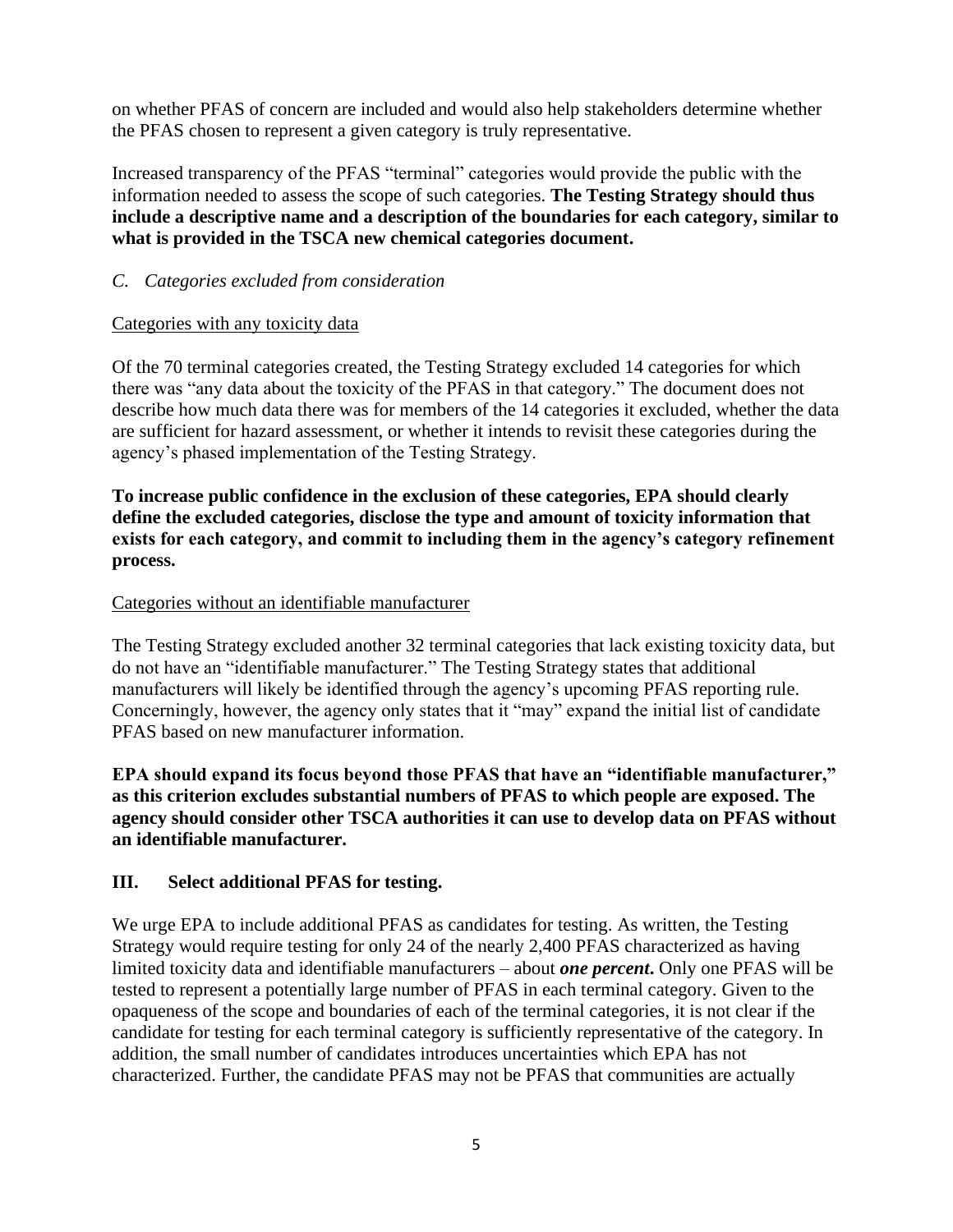exposed to. In effect, the public must take a leap of faith that the PFAS candidates for testing are representative of the terminal categories and representative of what they are being exposed to.

**Since EPA intends to test only a limited number of PFAS, it is crucial that the decisions the agency makes to identify candidates for testing are transparent, robust and include the necessary characterizations of uncertainty. In addition to providing additional clarity, we strongly urge EPA to increase the number of candidate PFAS selected for testing. Specifically, for each terminal category, EPA should at least test both the most representative PFAS and the PFAS in the category that communities are exposed to.**

### **IV. Require testing to better characterize PFAS in mixtures.**

Given that people are directly and indirectly exposed to different mixtures of PFAS throughout their lifetime, a cumulative risk assessment framework that looks at the combined effects of PFAS co-exposures across chemical lifecycles should be applied to accurately assess environmental and human health risk. One important consideration for cumulative risk assessment is whether the effects of PFAS mixtures are additive, synergistic, or antagonistic. Mixture testing plays an important role in identifying the type of mixture effect to be expected across different combinations of compounds and should be included in the Testing Strategy.

While EPA does not discuss PFAS mixtures in the Testing Strategy document, it does address it in the agency's new *Draft Framework for Estimating Noncancer Health Risks Associated with Mixtures of Per- and Polyfluoroalkyl Substances (PFAS)* (Draft Framework) currently under review by EPA's Science Advisory Board, which provides a "framework that facilitates practical component-based mixtures evaluation of two or more PFAS under an assumption of dose additivity."

We commend the agency for its stated intentions to assess toxicity from mixtures of PFAS using component-based approaches and agree that this approach resolves many of the issues related to whole mixture testing. However, we are concerned that EPA is relying on the default assumption of dose additivity rather than developing the needed database to verify this assumption and evaluate cumulative mixture models.

While we understand that dose-additivity is a reasonable default assumption, and that significant deviations from dose additivity are not common among chemicals that produce similar effects, we believe it would be appropriate for EPA to require testing on different mixtures of PFAS, within and between categories, to determine if the default assumption of dose-additivity is warranted for PFAS.

This is critical because if the effects of PFAS mixtures are greater-than-additive, or synergistic, EPA's use of the default assumption of dose-additivity would significantly underestimate the toxicity of PFAS mixtures and potentially lead to risk management actions that fail to sufficiently protect public health and the environment.

In its Draft Framework, EPA acknowledges that "[l]imited work has been conducted on combined exposure to PFAS in experimental systems," such as cell-based and animal tests on mixtures. A recent industry-funded study on PFAS mixtures found critical gaps in mixture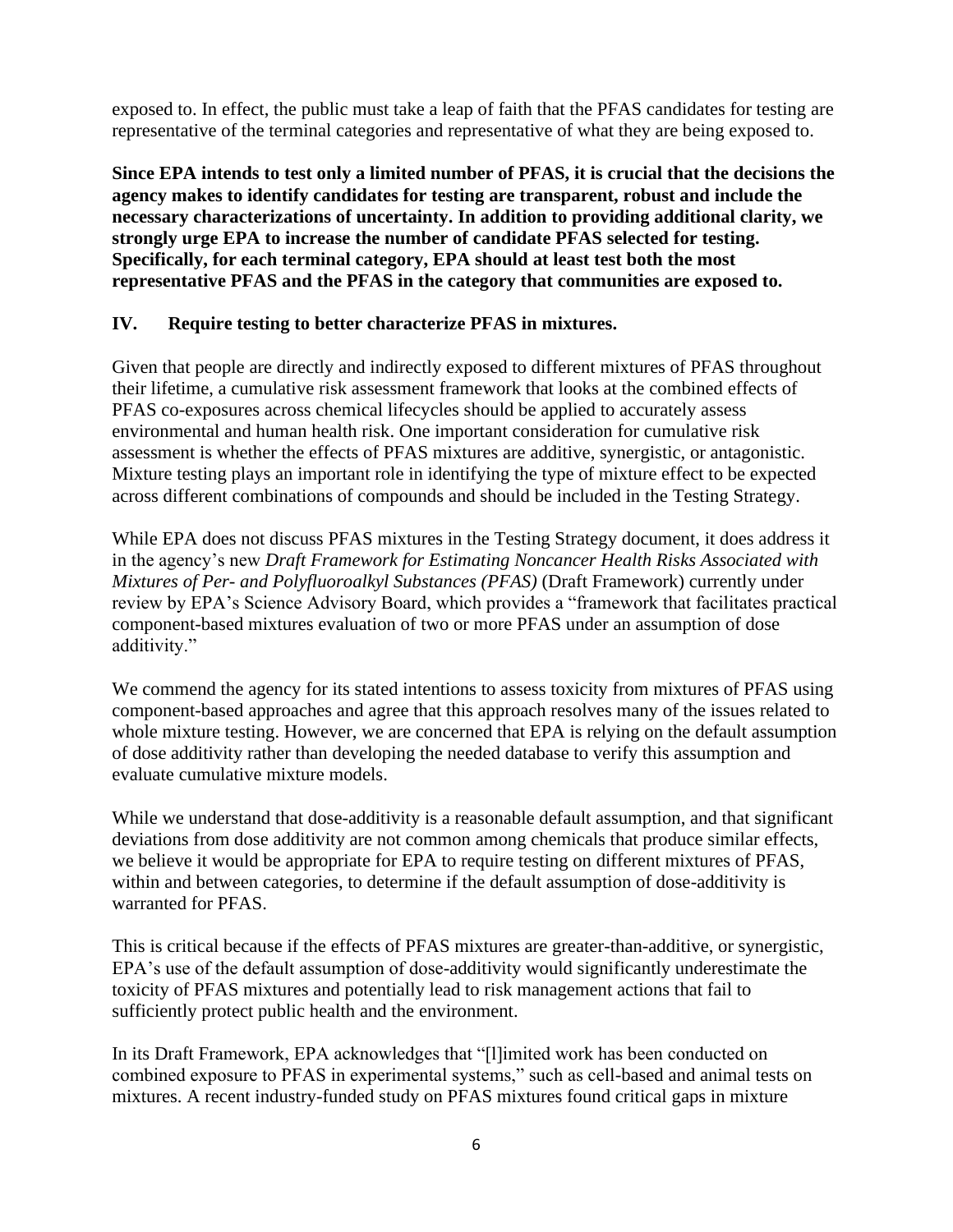toxicity test data, citing less than a dozen published whole mixture toxicity studies as of 2021, most of which assess legacy PFAS such as PFOA and PFOS.<sup>8</sup> Similarly, in 2018, the Dutch National Institute for Public Health and the Environment (RIVM) argued that mixture toxicity studies "are not available for PFASs" and that the "the assumption made concerning the dose addition of PFAS congeners still needs to be verified."<sup>9</sup>

It is clear from the literature that additional mixture testing across a wide range of PFAS combinations is needed to comprehensively assess potential synergistic effects and validate modeled predictions of dose-additivity in component-based mixture assessment methods. Testing should expand beyond well-studied PFAS to newer compounds and examine low levels of exposure commonly found in the environment.

It should be noted that EPA has the legal authority under TSCA to require manufacturers to develop information on PFAS mixtures. In fact, mixtures are explicitly mentioned in TSCA section  $4(a)(1)(A)(i)$ , which authorizes EPA to require testing where it determines that (emphasis added):

the manufacture, distribution in commerce, processing, use, or disposal of a chemical substance or *mixture*, or that any combination of such activities, may present an unreasonable risk of injury to health or the environment.

**For the reasons outlined above, EPA should modify its Testing Strategy to require companies to conduct tests on PFAS mixtures to better understand potential synergistic effects, especially where data are limited as to the type of mixture effect. Mixture testing should be conducted for mixtures of PFAS within and between structural categories.**

### **V. Reduce reliance on new approach methods.**

EPA's Testing Strategy provides for a tiered approach to testing identified PFAS candidates that employs various new approach methods  $(NAMs)^{10}$  and animal-based methods. More specifically, the Testing Strategy consists of three testing tiers where Tier 1 includes physicalchemical property tests and *in vitro* assays; Tier 2 includes additional NAMs and introduces animal testing to determine the appropriate animals and doses of PFAS that will be included in Tier 3; and Tier 3 consists of whole animal testing, where animals are used to investigate complex health endpoints, such as reproductive effects and cancer. Importantly, it is only in Tier

<sup>8</sup> Goodrum, P.E., Anderson, J.K., Luz, A.L., & Ansell. G.K. (2020). "Application of a Framework for Grouping and Mixtures Toxicity Assessment of PFAS: A Closer Examination of Dose-Additivity Approaches." *Toxicological Sciences, 179*(2). https://academic.oup.com/toxsci/article/179/2/262/5879299

<sup>9</sup> National Institute for Public Health and the Environment (RIVM). (2018). "Mixture exposure to PFAS: A Relative Potency Factor approach (RIVM Report 2018-0070)." *https://www.rivm.nl/bibliotheek/rapporten/2018-0070.pdf*

<sup>10</sup> Per *EPA's Strategic Plan to Promote the Development and Implementation of Alternative Test Methods Within the TSCA Program*, NAMs are defined as "any technology, methodology, approach, or combination thereof that can be used to provide information on chemical hazard and risk assessment that avoids the use of intact animals." *See* https://www.epa.gov/sites/production/files/2018-06/documents/epa\_alt\_strat\_plan\_6-20-18\_clean\_final.pdf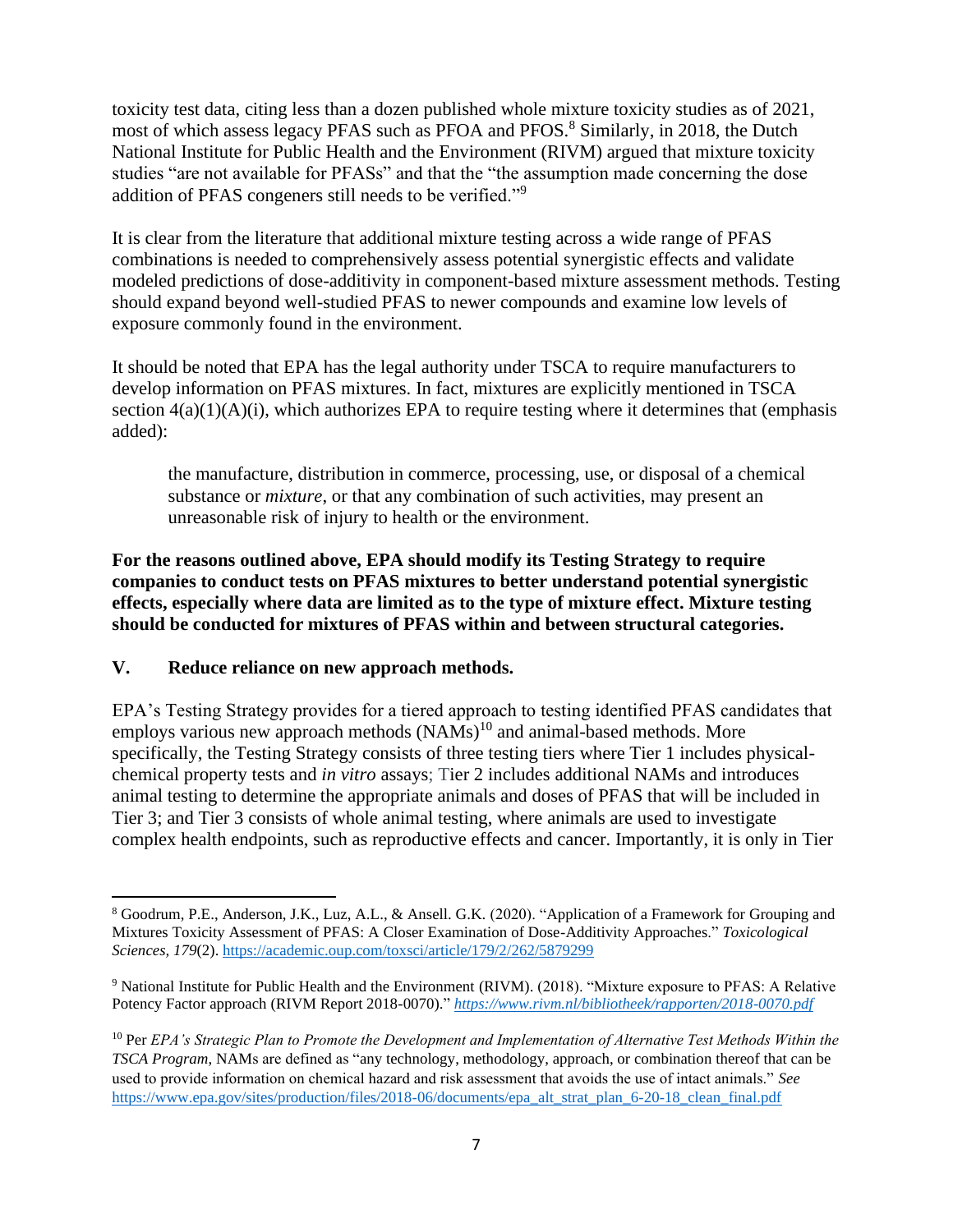3 that the agency will identify dose levels for PFAS that should be used as points of departure in human health risk evaluations.

The Testing Strategy lacks sufficient detail as to how the agency intends to implement the tiered approach; however, it appears that the tiers effectively operate as filters where evidence of toxicity or risk is required in a given tier in order for a substance to be considered for testing in a higher tier.

Given the many PFAS in existence, we agree that NAMs have a role in the EPA's Testing Strategy. We recognize that subjecting thousands of PFAS to a suite of animal-based assays is not desirable or viable. However, we are concerned that the agency's current approach to applying NAMs in the Testing Strategy will miss hazards and risks of PFAS and therefore misguide decisions on further actions EPA may take to protect public health and the environment from PFAS.

We believe that an alternative approach to the use of NAMs in the Testing Strategy would more effectively generate health and safety information, while providing public confidence in EPA's characterization of PFAS risk. Specifically, we strongly recommend that the agency subject the very few candidate PFAS identified for testing (at current 24 individual substances) to comprehensive *in vivo* animal studies and employ NAMs to pressure test and support extrapolation of such results more broadly across various PFAS categories.

Presently, there are concerns regarding shortcomings of studies of PFAS in NAMs compared to what has been determined in animal studies. For example, a recent study<sup>11</sup> found that PFOA did not show strong activity in NAMs that measure immune response, yet evidence from both animal and human studies show that PFOA induces immune system suppression. Likewise, in a recent National Academies workshop<sup>12</sup> on PFAS and human health, an EPA scientist highlighted that PFAS may cause adverse health endpoints by affecting stress response pathways or cellular lipid membranes, yet the Testing Strategy does not include NAMs that could investigate these pathways.

At the very minimum, EPA must provide greater clarity as to how it chose the specific NAMs identified in the Testing Strategy (many valuable and informative NAMs developed by EPA's Office of Research and Development, such as high-throughput transcriptomics (HTTr), are not reflected in the current testing battery); how decisions regarding the extent of testing pursued for any particular PFAS will be made; and how existing uncertainties and limitations associated with selected NAMs will be addressed.

**We urge EPA to revisit the tiered testing strategy as currently conceived in the Testing Strategy and publish a detailed supplement to the Testing Strategy that provides details necessary to understand the agency's approach to testing candidate PFAS. Further, we** 

<sup>&</sup>lt;sup>11</sup> Naidenko O.V., Andrews D.Q., Temkin A.M., Stoiber T., Uche U.I., Evans S., & Perrone-Gray S. (2021). "Investigating Molecular Mechanisms of Immunotoxicity and the Utility of ToxCast for Immunotoxicity Screening of Chemicals Added to Food. *Int J. Environ. Res. Public Health, 18*(7). https://doi.org/10.3390/ijerph18073332

<sup>12</sup> NAS. (2021). *Federal Government Human Health PFAS Research Workshop Proceedings of a Workshop—in Brief*. Washington, DC: The National Academies Press. https://doi.org/10.17226/26054